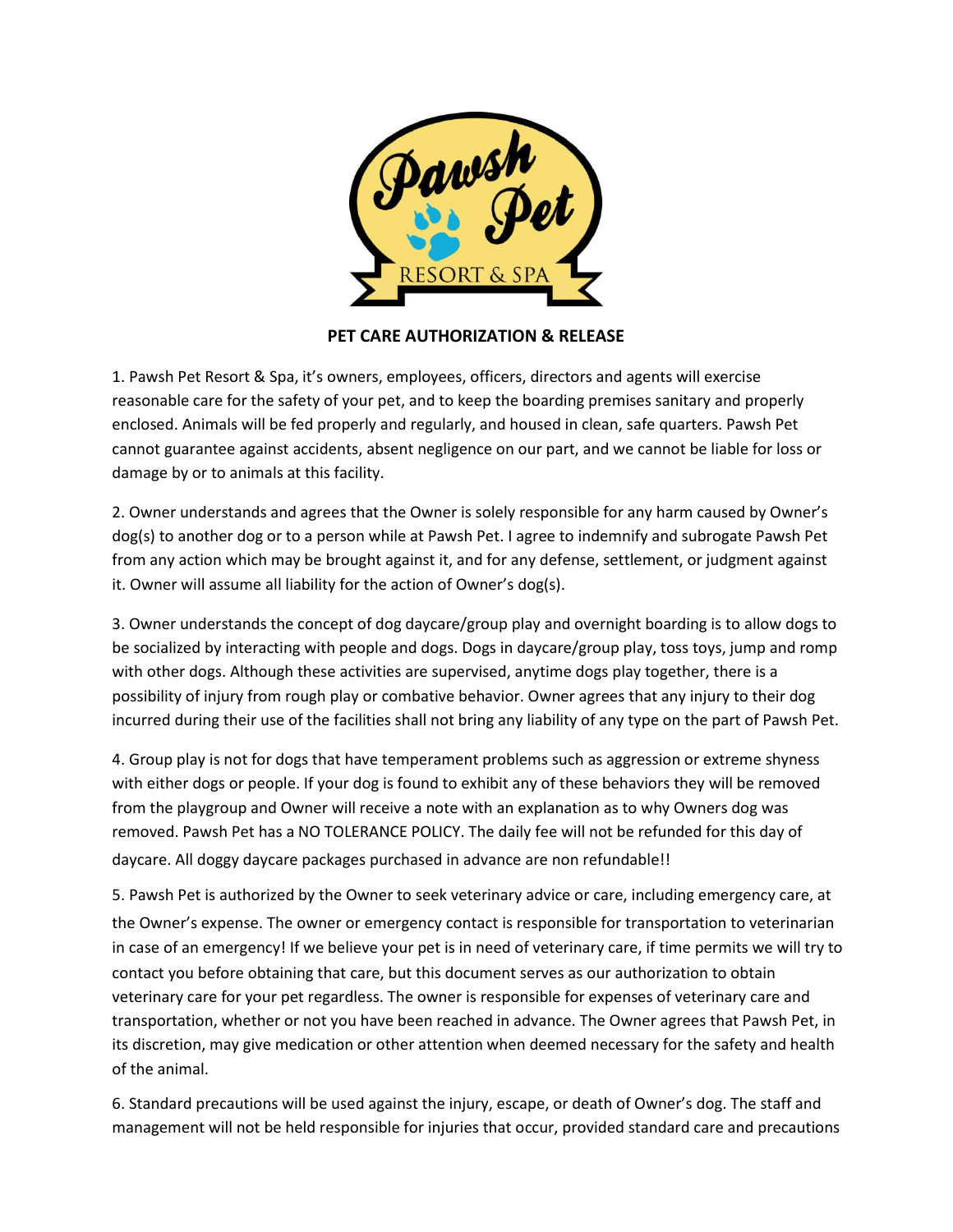have been followed as determined at the sole discretion of Pawsh Pet. It is expressly agreed by Owner and Pawsh Pet that Pawsh Pet liability shall in no event exceed the lesser of the current chattel value of a dog of the same species or the sum of \$200.00 (two hundred dollars) per animal. In no event shall Pawsh Pet be liable for illnesses that arise during your dog's/dogs' stay or after the dog has left the facility. WE ARE NOT RESPONSIBLE FOR CANINE COUGH.

7. Pawsh Pet reserves the right to refuse to accept a dog at Check-In if it appears to us, in our sole discretion, that such dog is sick or that its behavior could jeopardize the health or safety of other pets or the staff.

8. Owner agrees to pay the rate for boarding and/or daycare in effect on the date the dog is checked into the facility. If any charges are not paid within ten (10) days after invoiced, interest will accrue at 10% per year. Any collection expenses, including attorney fees, shall be paid by the Owner. Owner further agrees that the dog shall not leave the facility until all charges are paid by the Owner. Checkout time is 12:00PM. Any dog picked up before 12:00 PM will not be charged for the day of pick-up. Any dog picked up after 12:00 PM will be charged for the day of pick-up. All dogs departing Sunday will be charged for that day. Daycare dogs must be picked up by the close of business. Owner's that are late picking up daycare dogs will be charged \$1 per minute late fee. Dogs that are not picked within fifty (50) minutes of business close will be placed in our boarding facility and owner will be charged \$50.00 (fifty dollars).

9. This contract is subject to the provisions of FL ST § 705.19 (Abandonment of Animals), which reads:

(1) Any animal placed in the custody of a licensed veterinarian for treatment or other care which is unclaimed by its owner or his agent for a period of more than 10 days after written notice, by certified mail, return receipt requested, and is given to the addressee only at his last known address shall be deemed to be abandoned and may be turned over to the nearest humane society or animal shelter or disposed of as such custodian may deem proper.

(2) The giving notice to the owner, or the agent of the owner, of such animal by the licensed veterinarian, as provided in subsection (1) of this section, shall relieve the licensed veterinarian and any custodian to whom such animal may be given of any further liability for disposal. Such procedure by the licensed veterinarian shall not constitute grounds for disciplining procedure under this article.

(3) For the purpose of this article, the term "abandoned" means to forsake entirely, or to neglect or refuse to provide or perform the legal obligations for care of an animal by its owners, or his agent. Such abandonment shall constitute the relinquishment of all rights and claims by the owner to such animal.

10. Pawsh Pet realizes older dogs may experience additional stress in the boarding, daycare, or grooming environment. Pawsh Pet is committed to providing exceptional care for your dog, including geriatric animals. Your signature acknowledges that you are aware of any age related risks to your dog.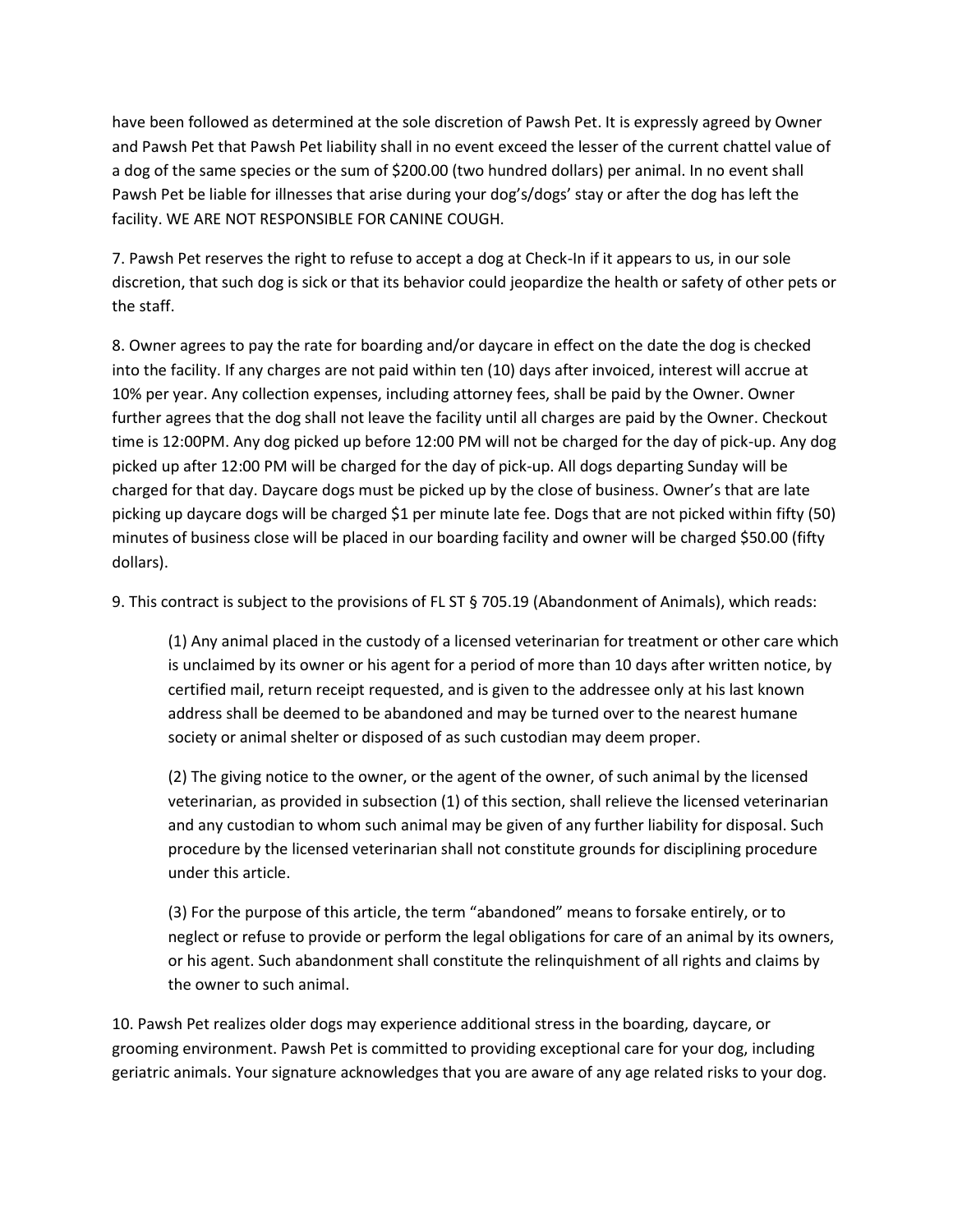Pawsh Pet does not offer a "Do Not Resuscitate" option for any dog staying at Pawsh Pet regardless of age.

11. This contract contains the entire agreement between the parties. All terms and conditions of this contract shall be binding on the heirs, administrators, personal representatives and assigns of Owner and Pawsh Pet. Owner recognizes that Owner may give up legal rights by signing "Pet Care Authorization & Release" and knowingly do so as partial consideration for allowing Pawsh Pet to care for my dog.

12. If my dog dies while in the custody of Pawsh Pet, Pawsh Pet will use reasonable efforts to notify me as soon as possible. Pawsh Pet will take my dog's body to my veterinarian if it is reasonably convenient for Pawsh Pet to do so; otherwise, Pawsh Pet may take my dog's body to a Clermont or local veterinarian. Owner agrees to pay any veterinarian expenses immediately upon demand.

13. Owner may request to have dog transported to and from Pawsh Pet as deemed necessary. The transport service is required to carry all appropriate insurance and Owner agrees to hold Pawsh Pet harmless in the event of injury, accident or death while being transported.

14. Owner covenants not to initiate legal proceedings of any sort against Pawsh Pet as a result of injury, illness, death, or damage to Owner's dog arising out of the dog's stay at Pawsh Pet and further agree that, should Owner bring a legal action against Pawsh Pet, the proper result of such legal action should be a summary dismissal in favor of Pawsh Pet and Owner further agrees to pay Pawsh Pet costs, including but not limited to, reasonable attorney's fees. Owner agrees that venue for any action or proceeding filed under this Agreement shall be in Oakland (Orange County), Florida.

15. Owner agrees that Owners dog may be placed in a kennel or dog suite with Owners dog(s) collar and tags removed. Pawsh Pet highly recommends that Owner micro chip their dog(s).

16. Owner agrees that by signing the "Pet Care Authorization & Release" one time, it shall remain in full force and effect each and every time Owner brings Owner's dog to Pawsh Pet.

17. Owner understands and agrees that in the event that any portion of this agreement shall be found void or unenforceable for any reason all other portions of the agreement will remain in full force and effect.

18. Cancellation Policy: Should it occur that you must cancel your booking, please do so as soon as possible. Cancellations and No-Shows that take place within 24 hours of drop off date will be charged a non-refundable daily rate. Cancelled and No-Show holiday bookings that take place within one week of drop off date will be charged a fee.

19. Indemnification: Client expressly acknowledges and agrees to indemnify, defend and otherwise hold Pawsh Pet harmless from any claims, suits, actions, or damages of which Pawsh Pet may become subject to arising out of the acts of the Dog, including reasonable attorney fees and costs at all levels. This provision shall survive the termination of this Agreement. I fully intend to pickup my dog on the specified date. If circumstances change I will notify Pawsh Pet of the new pick up time and assume responsibility for any additional charges incurred. Owner herby waives and releases Pawsh Pet and its